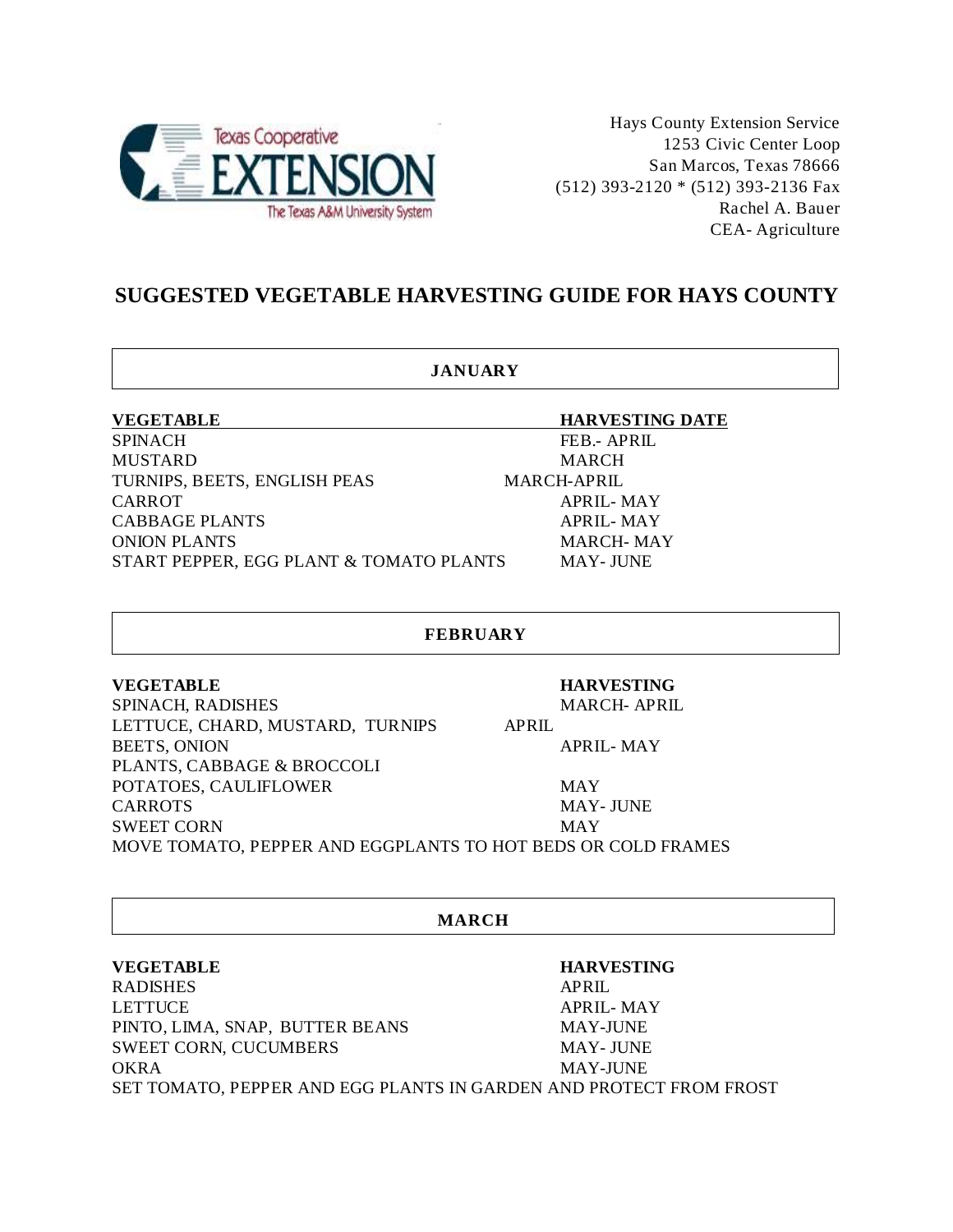| <b>APRIL</b>                    |                   |  |
|---------------------------------|-------------------|--|
| <b>VEGETABLE</b>                | <b>HARVESTING</b> |  |
| <b>RADISHES</b>                 | APRII.            |  |
| SOUTHERN PEAS, SUMMER SQUASH    | <b>JUNE</b>       |  |
| PINTO, LIMA, SNAP, BUTTER BEANS | <b>JUNE-JULY</b>  |  |
| <b>CUCUMBERS</b>                | <b>JUNE-JULY</b>  |  |
| <b>OKRA</b>                     | <b>JUNE-FROST</b> |  |
| NEW ZEALAND SPINACH             | <b>JUNE-FROST</b> |  |

| <b>MAY</b>               |                         |  |
|--------------------------|-------------------------|--|
| <b>VEGETABLE</b>         | <b>HARVESTING</b>       |  |
| <b>SOUTHERN PEAS</b>     | <b>JULY</b>             |  |
| WATERMELONS, CANTALOUPES | AUG.                    |  |
| <b>SWEET POTATO</b>      | AUG.- OCT.              |  |
| NEW ZEALAND SPINACH      | <b>JULY UNTIL FROST</b> |  |
|                          | <b>JUNE</b>             |  |
| <b>VEGETABLE</b>         | <b>HARVESTING</b>       |  |

| VEGETABLE                          | HARVESTII   |
|------------------------------------|-------------|
| <b>SOUTHERN PEAS</b>               | AUGUST      |
| PUMPKINS, WATERMELONS, CANTALOUPES | SEPT.- OCT. |
| START FALL TOMATOES                | NOV.- DEC.  |

 $\mathsf{r}$ 

| <b>JULY</b>                              |                   |  |  |
|------------------------------------------|-------------------|--|--|
| <b>VEGETABLE</b>                         | <b>HARVESTING</b> |  |  |
| SOUTHERN PEAS, SQUASH                    | SEPT.             |  |  |
| COLLARDS, CANTALOUPES, WINTER SQUASH     | OCT.-NOV.         |  |  |
| CABBAGE, BRUSSEL SPROUTS, BROCCOLI       | NOV.-DEC.         |  |  |
| CAULIFLOWER<br>DEC.                      |                   |  |  |
| (LATE JULY OR EARLY AUGUST)              |                   |  |  |
| SET FALL TOMATOES IF NOT PLANTED IN JUNE |                   |  |  |

| <b>AUGUST</b>                  |                   |  |
|--------------------------------|-------------------|--|
| <b>VEGETABLE</b>               | <b>HARVESTING</b> |  |
| <b>BEANS (SNAP &amp; LIMA)</b> | OCT.-NOV.         |  |
| <b>TURNIPS</b>                 | OCT. -DEC.        |  |
| <b>POTATOES</b>                | NOV.-DEC.         |  |
| <b>COLLARDS, CARROTS</b>       | DEC.-JAN.         |  |
| ONION SEED, GREEN ONIONS       | DEC.              |  |